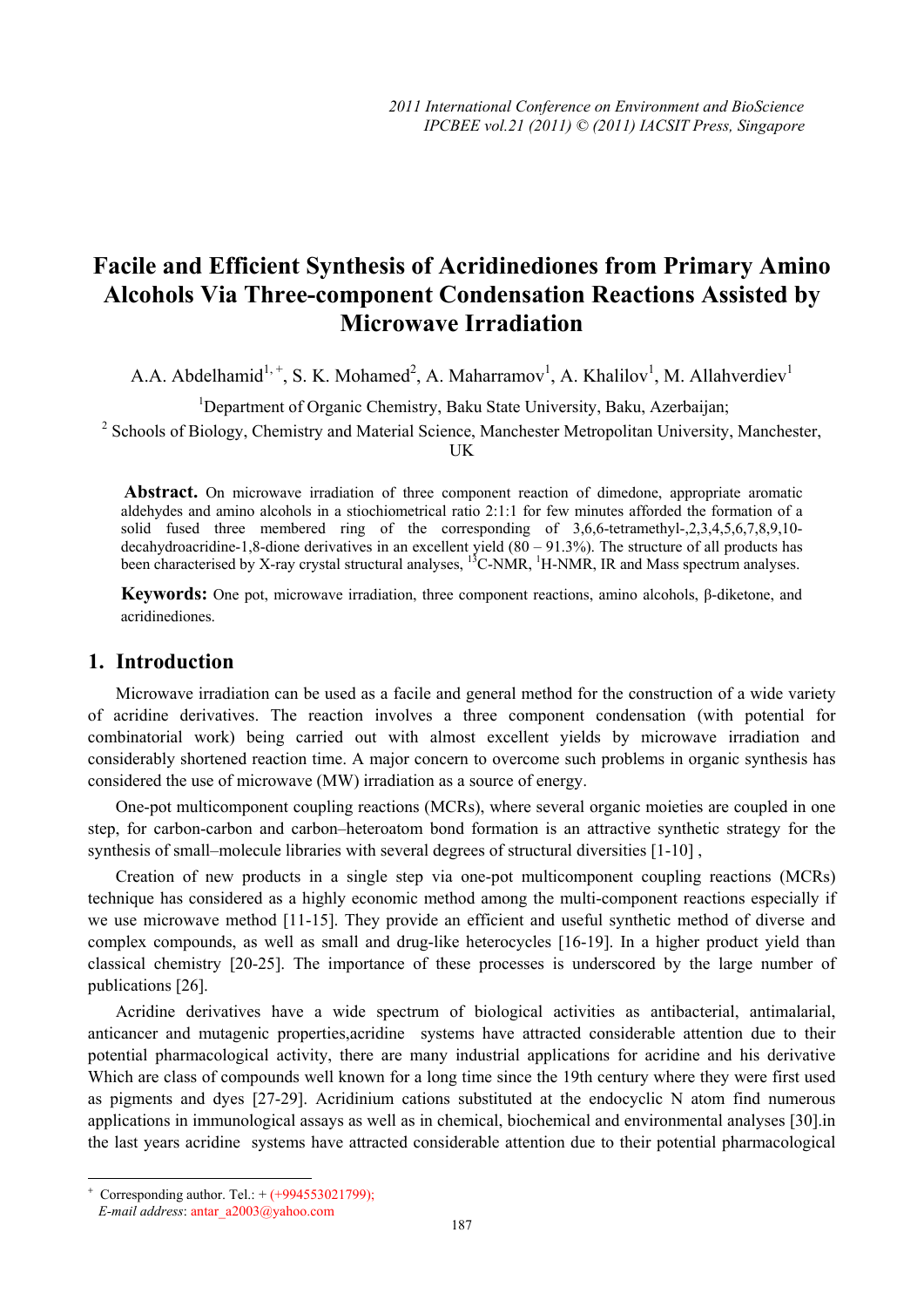activity, acridine and its hydro derivatives have high and more biological activities like anti-malerial [31,32], antitumor [33], antileishmanial activities [34], DNA-binding and DNA photo-damaging ability [35], antimicrobial activity [36,37], potassium channel blockers [38]. in this case and These findings give us activations us to prepare some new acridine derivatives. There's no any one try to use amino alcohols for synthesis tetrahydroacridin-1,8-diones through microwave irradiation, the most reported using aromatic amines as main substrate to get the acridino nitrogen atom.

Chemical and pharmaceutical industries are facing constraints regarding the environmental aspects and saving energy. A major concern to overcome such problems in organic synthesis has considered the use of microwave (MW) irradiation as a source of energy. In this study we use an excellent synthetic method for new decahydro acridine-1,8-dione derivatives 3a-c through three component condensation reactions by microwave technique . The employed amino alcohols 1a, b exhibits an excellent substrate for synthesis of acredindiones under our reaction conditions.



Crystals of 3a-c were grown in diluted ethanolic solutions, and their respective structures were determined by X-ray crystallography (Figures 1, 2 and 3). The structures confirmed the stereochemical assignment of the acridinedione derivatives 3a-c and identified as 10-(2-hydroxyethyl)-9-(2-hydroxyphenyl)- 3,3,6,6-tetramethyl-,2,3,4,5,6,7,8,9,10- decahydroacridine-1,8-dione (3a), 9-(5-bromo-2-hydroxyphenyl)-10- (2-hydroxyethyl)-3,3,6,6-tetramethyl-1,2,3,4,5,6,7,8,9,10-decahydroacridine-1,8-dione (3b) and 9-(5-bromo-2-hydroxyphenyl)-10-(2-hydroxypropyl)-3,3,6,6-tetramethyl-1,2,3,4,5,6,7,8,9,10-decahydroacridine-1,8 dione (3c) respectively.

#### **2. Discussions**

On microwave irradiation of an ethanolic solution of a mixture of dimedone, appropriate aromatic aldehydes and amino alcohols (Scheme 1) in a stiochiometrical ratio 2:1:1 for 10 minute followed by evaporation of the solvent under vacuum afforded the formation of the solid fused three membered ring of acridinedione derivatives 3a-c in an excellent yield (80% -92%) see scheme 1.

The X-ray crystal structure analysis of 3a-c was carried out (see figures 1,2 and 3 in experimental section). It clearly demonstrates the three fused hydro acredindione structures along with the aromatic and alcoholic chain substituent. The x-ray studies of the single crystals of 3a-c showed that the three fused rings of acridenedione moiety are not planar and are stabilized by intra- and intermolecular O-H…O, C-H…O and C-H…Br hydrogen bonds40,42. Some of crystal data and some of selected bond length have been recorded (see experimental section).

The IR spectra showed characteristic absorptions between 33401-3410cm-1 and at 3339-3369cm-1 for the phenolic and alcoholic hydroxyl group respectively. Absorptions between 2957– 3010cm-1 were assigned for the aromatic substituent while absorptions between 2886- 2666cm-1 were attributed to asymmetric and symmetric aliphatic stretch. The cyclic carbonyl group was remarked at a strong stretch absorption between 1704 and 1716cm-1. The mass specta of 3a-c, exhibited the correct molecular ion peaks at 488 (100%) and 490 (100%) for the bromo isomers of 3b and 502 (100%) and 505 (100%) for isomers of 3c. 1H-NMR spectra of 3a-c remarked a chemical shift betweens  $\delta = 10$  and 9.8ppm for phenolic OH group while alcoholic OH group was observed at chemical shift between 5.4 and 5.1ppm. Aromatic signals were observed at 6.8- 7.6ppm. Signal at  $\delta$  = 3.8- 4.5 were assigned for proton at C2 and C7 respectively while peaks at 2.8 -3.5 for protons at C4 and C5 were observed. Ethyl protons were assigned at chemical shifts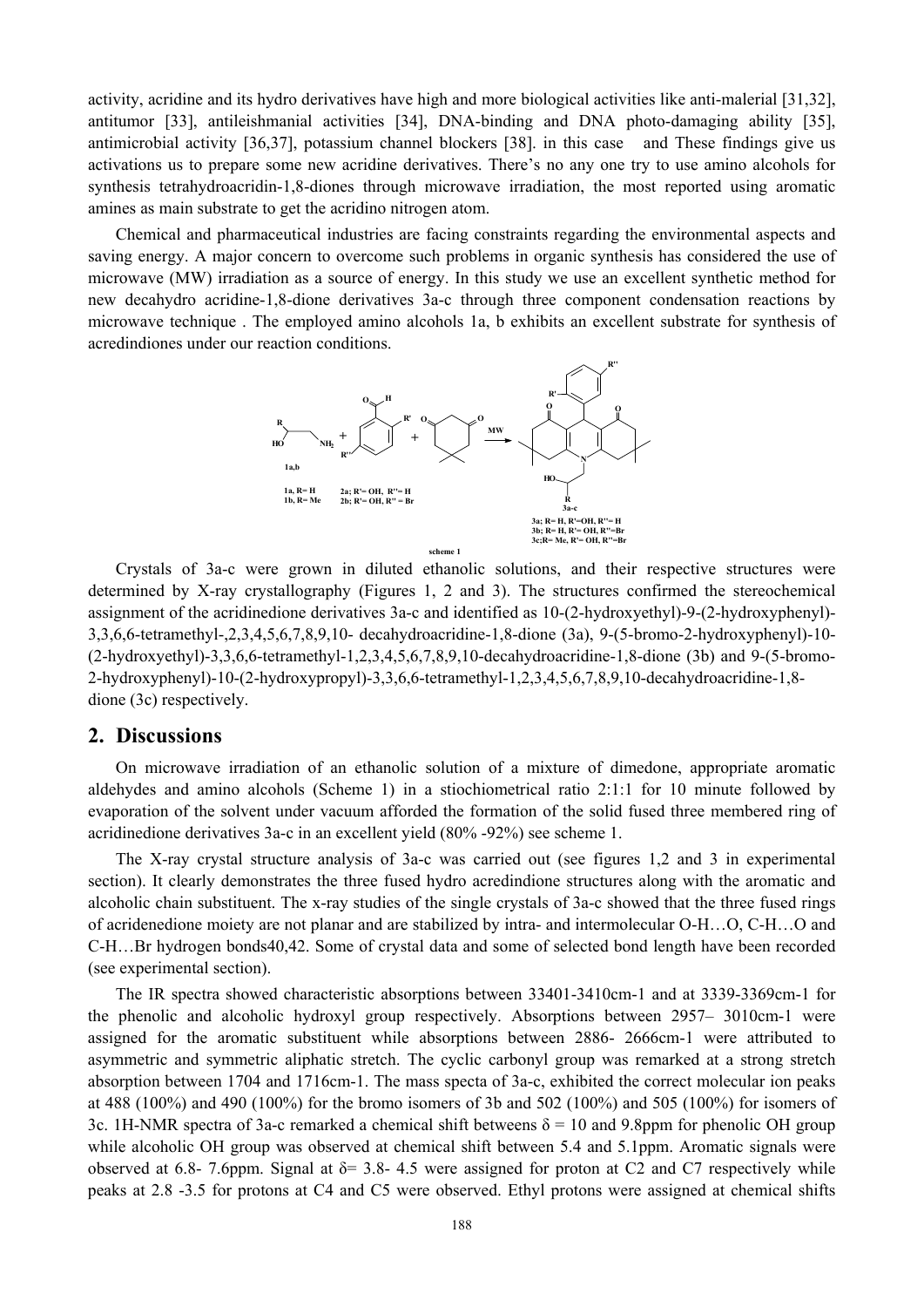between 2.6 and 3.0ppm for 3a & 3b and between 2.6 and 2.5-2.9ppm for 3c. A multiple peaks were observed at 1 -1.5ppm in 3a-c attributed to the methyl groups of dimedone and that one of isopropanol. 13C-NMR of 3a-c showed a characteristic peak at δc 198ppm for carbonyl group and 155-157ppm for aromatic substituent. The chemical shift of C=C in pyridyl ring was appeared clearly as two peaks at 129 and 130ppm. C alcoholic was appeared between 68 and 62 ppm. Two peaks at 49 and 51ppm were attributed to two carbon atoms at C2 andC7 while a single peak at 40ppm was assigned for two carbon atoms of C3 and C6. Multiple peaks of the four methyl carbons of dimedone were observed at 20 ppm for 3a-c while one single peak was appeared at 10ppm and attributed for the methyl carbon atom of isopropanol chain in 3c.

Formation of the hydro acridinediones 3a-c may be rationalized by an initial formation of the imine 4 from the condensation of the aromatic aldehydes 2 with the appropriate amino alcohol 1 (see Scheme 2). On attacking of the enol form of dimedone to the imine 4 could afford the formation of adduct 5 which in turn underwent an internal arrangement to release the aminoalcohols 1 and arylidenes 6. The released aminoalcohols 1 could react with another molecule of dimedone to give the amino enone 7 which in turn could attack through its nucleophilic amino group into the electrophilic carbon atom of the former arylidene 6 to obtain the new imine 8. The unstable imine 8 could rearrange into the relatively stable structure of the hydroxy hydroacredindiones 9 which ultimately could stabilized easily into the title structure of hydro acridindiones 3a-c by elimination of a molecule of water (Scheme 2).



# **3. Experimental**

Mp's were determined using open glass capillaries on a Gallenkamp digital melting point apparatus and are uncorrected. The IR spectra were recorded with Varian 3600 FT-IR instrument using potassium bromide pellets. The 1H-NMR (300 MHz) and <sup>13</sup>C-NMR (75 MHz) spectra were measured in DMSO-d6 using a Firm Bruker AV300 system with TMS as an internal standard. Chemical shifts are expressed as d [ppm], s for singlet, m for multiplet and b for broad. Mass spectra have been obtained with Varian MAT CH-7 instrument in EPSRC National Centre Swansea, United kingdum, using electron impact ionization (70 eV). X-ray analyses have been determined by X-ray Bruker Smart Apex II in X ray analyses unit, Baku University, Baku State, Azerbaijan. For microwave irradiation a Kenstar (OM-20ESP, 2450 MHz) domestic microwave oven was used. All of the compounds in this study exhibited satisfactory, mass, <sup>1</sup>H-NMR and <sup>13</sup>C-NMR spectra.

#### **3.1. Materials**

**Starting materials:** Benzaldehyde, 2-hydroxybenzaldehyde, 4-bromo-2-hydroxybenzaldehyde, 5,5 dimethylcyclohexane-1,3-dione (dimedone) and 2-amino ethanol were used as received from chemical suppliers (Aldrich). 1-Amino propan-2-ol was prepared according to literature [40]. All employed solvents have been distilled and dried.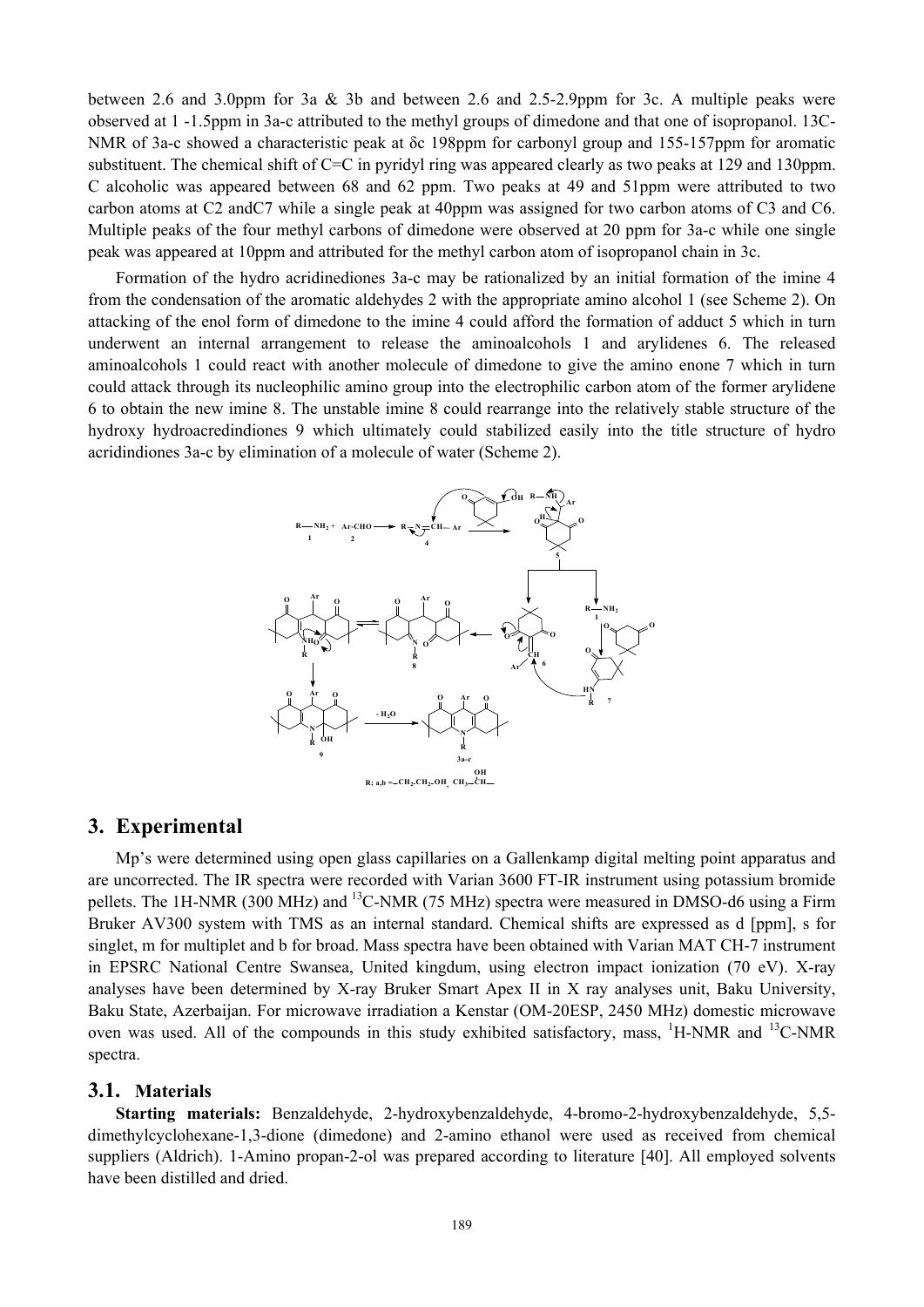*General procedure for preparation of 3,3,6,6-tetramethyl-1,2,3,4,5,6,7,8,9,10-decahydroacridine-1,8 dione 3a-c:* 

In a small beaker, a solution of 0.01 mole of aromatic aldehyde **2** was added to a solution of 0.01 moles of amino alcohols **1** in ethanol and irradiated for 1 minute. Then, a solution of 0.02 mole of dimedone (5,5 dimethyl-1,3-cyclohexanedione) was added. The reaction mixture was continued to be irradiated under microwave oven (300W) for 10 minute, the products allowed to cool down to room temperature. A yellow precipitate of the N-alcohol derivatives of 3,3,6,6-tetramethyl-9-aryl-1,2,3,4,5,6,7,8,9,10- decahydroacridine-1,8-diones **3a-c** was obtained in an excellent yield (~90%). All products were crystallized from ethanol and showed one spot on TLC by using a mixture of isopropanol : heptane  $(3:1)$  as an eluent  $(Rf = 0.95)$ . See table 1.

Table 1: Yield and melting points of products of acridinediones obtained under microwave irradiation:

| Compound | Mp $(^0C)$ . | solvent | Yield % |
|----------|--------------|---------|---------|
| (3a)     | 189          | ethanol | 80      |
| (3b)     | 199          | ethanol | 87      |
| 3c)      | 235          | ethanol | 91.3    |

*10-(2-hydroxyethyl)-9-(2-hydroxyphenyl)-3,3,6,6-tetramethyl-,2,3,4,5,6,7,8,9,10-decahydroacridine-1,8 dione: 3a*



Fig.1: X-ray image of compound **3a**

For crystal data and structure refinement of **3a**, please refer to our previous work [41].

Yield (80.7%), mp 189°C ; IR: cm<sup>-1</sup> 3441(OH, Phenolic and alcoholic ), 3031(Ar), 2857, 2886 (CH) aliphatic), 1716 (C=O), 1622 (C=C); <sup>1</sup>H-NMR: δ 10.0 (s,1H, OH phenolic), 7.2-7.6 (t, 4H, Ar), 5.7(d, 1H,C9), 5.2 (s. OH alcoholic), 4.5(m, 2H, at C-2), 4.3(m, 2H at C7), 3.4 (m, 2H at C4), 3.0 (m, 2H at C-5), 2.5(m, 4H of ethyl group), 1.3-1.6(m, 12H, of 4 methyl groups); <sup>13</sup>C-NMR: δ<sub>c</sub> 198 (C=O at C-1, C-8), 155 (C=C Ar), 128,129 (C=C, in acredine fused rings), 115, 62(C-O alcoholic), 50, 48 (2CH<sub>2</sub> a at C2 and C7), 40 (quaternary carbon at C3 and C6),  $35$  (CH<sub>2</sub>-CH<sub>2</sub>of ethanol) and 18-20 (C of 4 Me groups).

*9-(5-bromo-2-hydroxyphenyl)-10-(2-hydroxyethyl)-3,3,6,6-tetramethyl-1,2,3,4,5,6,7,8,9,10 decahydroacridine-1,8-dione: 3b* 



Fig. 2: X-ray image of compound **3b**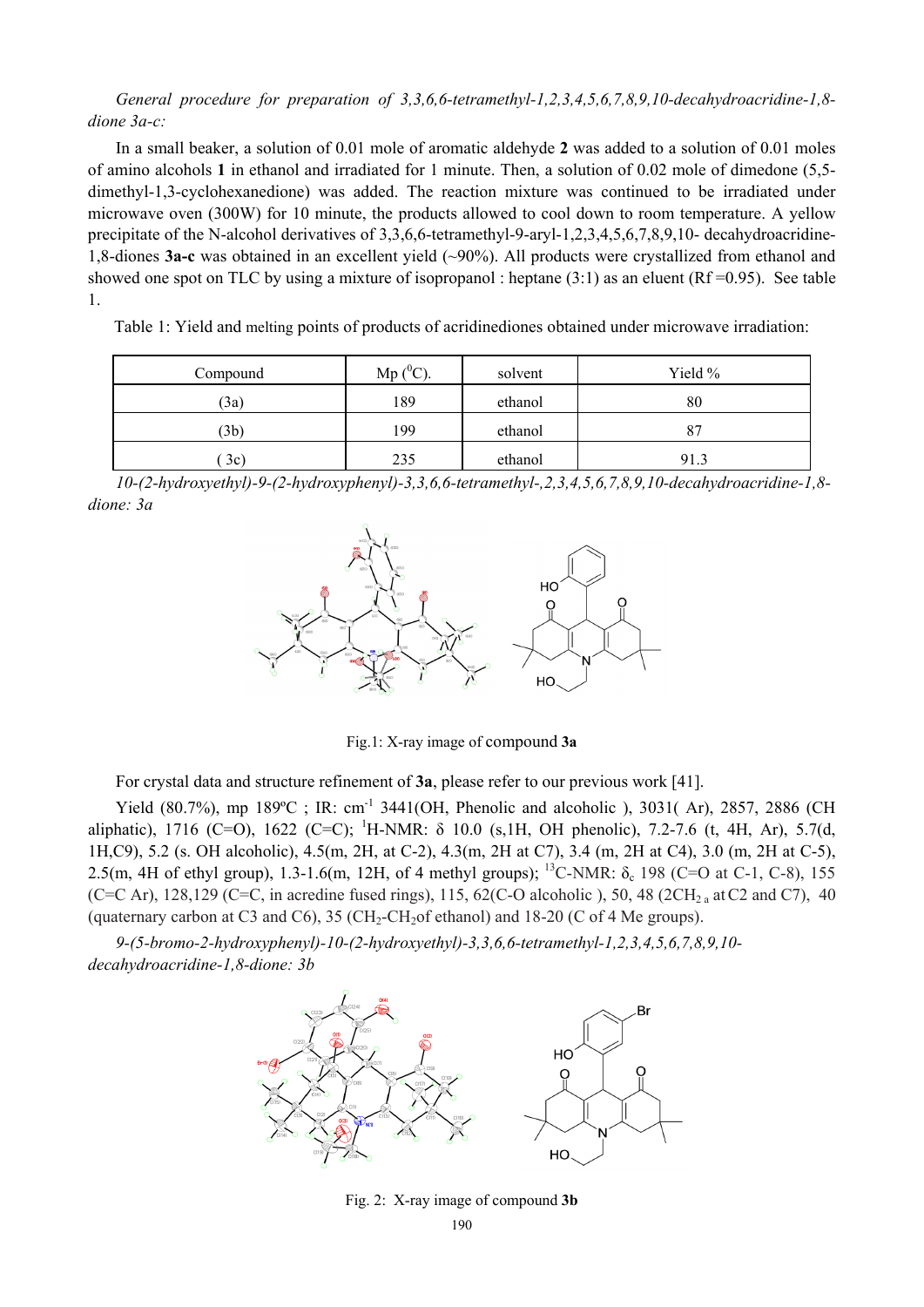# **3.2. Crystal data and structure refinement of 3b**

Empirical formula  $C_{25}H_{30}Br$  N  $O_4$ ; Formula weight 488.41; Independent reflections 5137 [R(int) = 0.0714]; Temperature 296(2) K; Completeness to theta =  $27.00^{\circ}$  and 99.7 %; Wavelength 0.71073 Å; Max. and min. transmission 0.8427 and 0.6185; Space group P2(1)/n; Density (calculated) 1.374  $Mg/m<sup>3</sup>$ ; Absorption coefficient 1.772 mm-1; Crystal size  $0.30 \times 0.20 \times 0.10 \text{ mm}^3$ .

# **3.3. Selected bond length [Å] and angels [°] in 3b**

O(1)-C(5) 1.220(3), O(2)-C(9) 1.244(4), C(5)-C(6) 1.453(4), C(8)-C(9) 1.423(5), C(1)-C(6) 1.355(4) 1.355(4), C(8)-C(13) 1.345(4), N(1)-C(1) 1.398(3), N(1)-C(13) 1.393(4), O(4)-H(4C) 0.8200, 1.895(4); O(1)-C(5)-C(6) 120.6(3), O(2)-C(9)-C(8) 122.1(3), C(1)-C(6)-C(5) 120.7(3), C(13)-C(8)-C(9) 120.8(3),  $C(6)$ -C(1)-N(1) 119.2(3), C(8)-C(13)-N(1) 120.2(3), C(13)-N(1)-C(1) 119.8(2), C(9)-C(8)-C(7) 118.7(2), C(5)-C(6)-C(7) 117.7(2), C(6)-C(7)-C(8) 108.4(2).

For crystal data and structure refinement of **3a**, please refer to our previous work [39].

Yield (61.8%), mp 199°C; Recrystalised from ethanol; IR: cm<sup>-1</sup> 3410, 3339 (OH Phenolic and OH alcoholic respectively), 2957 (Ar), 2886 (Aliph), 1704 (C=O), 1595 (C=C), 625 (C-Br); <sup>1</sup>HNMR:  $\delta$  9.8 (s,1H, OH phenolic), 7.2(s, 1H, Ar), 7.1(d, 2H, Ar), 6.6(d, 1H,C9), 5.1(s. OH alcoholic), 4.15(t, 2H, at C-2), 3.85(t, 2H at C7), 3.0 (d, 2H at C4), 2.7(d, 2H at C-5), 2.3(m, 4H of ethyl group), 1-1.1(m, 12H, of 4 methyl groups); <sup>13</sup>C NMR: d 197,198 (C=O, C-1, C-8), 155, 135 and 131 (C=C Ar), 111, 112 (C=C, in acridine fused rings), 120 (C-N), 64(C-Br), 50 (C-OH), 20, 28, 30 and 32 (C-C of CH, 3CH<sub>2</sub> and 5CH<sub>3</sub>); M<sup>+</sup> isotopes 488 (100), 489 (30), 490(100), 491(30).

*9-(5-bromo-2-hydroxyphenyl)-10-(2-hydroxypropyl)-3,3,6,6-tetramethyl-1,2,3,4,5,6,7,8,9,10 decahydroacridine-1,8-dione: 3c* 



Fig. 3: X-ray image of compound **3c** 

#### **3.4. Crystal data and structure refinement of 3c**

Empirical formula C<sub>26</sub>H<sub>32</sub>Br N O<sub>4</sub>, formula weight 502.44, Independent reflections 6209 [R(int) = 0.0663], Temperature 296(2) K, Completeness to theta =  $28.50^{\circ}$  and 98.3 %, Wavelength 0.71073 Å, Max. And min. transmission 0.729 and 0.632, Space group P 21/n, Density (calculated) 1.342 Mg/m<sup>3</sup>, Absorption coefficient 1.684 mm-1, Crystal size  $0.30 \times 0.20 \times 0.20$  mm<sup>3</sup>.

# **3.5. Selected bond length [Å] and angels [°] in 3c**

O(1)-C(1) 1.237(5), O(2)-C(8) 1.223(4), C(1)-C(9A) 1.443(5), C(8)-C(8A) 1.467(4), C(4A)-C(9A) 1.361(5), C(8A)-C(10A) 1.345(4), C(4A)-N(10) 1.386(4), N(10)-C(10A) 1.398(4), O(4)-C(19) 1.351(5), Br(1)-C(22) 1.890(4); O(1)-C(1)-C(9A) 121.5(3), O(2)-C(8)-C(8A) 120.8(3), C(4A)-C(9A)-C(1) 120.4(3), C(10A)-C(8A)-C(8) 121.0(3), C(9A)-C(4A)-N(10) 119.9(3), C(8A)-C(10A)-N(10) 119.6(3), C(4A)-N(10)- C(10A) 119.9(3), C(8)-C(8A)-C(9) 117.2(3), C(1)-C(9A)-C(9) 119.3(3), C(8A)-C(9)-C(9A) 108.0(3).

Yield (62.1%), mp 235°C; Recrystalised from ethanol; IR: cm<sup>-1</sup> 3401, 3369 (OH, phenolic and alcoholic), 2957 (Ar), 2871, 2666 (Aliph), 1 626 (C=O), 1594 (C=C), 667 (C-Br) ; <sup>1</sup> HNMR: δ 9.9 (s,1H, OH phenolic), 7.3(s, 1H, Ar), 7.2(d, 2H, Ar), 5.1(s, 1H, alcoholic), 4.8(s, 1H, at C-9), 3.9(s, 4H, 2CH2 of C-2, C-7), 3.2 (s, 4H, 2CH2 at C-4, C-5) 2.8-2.9(d, 2H, CH2 of propyl group), 2.5-2.7(m, 1H, CH of propyl group), 0.9-1.2(m,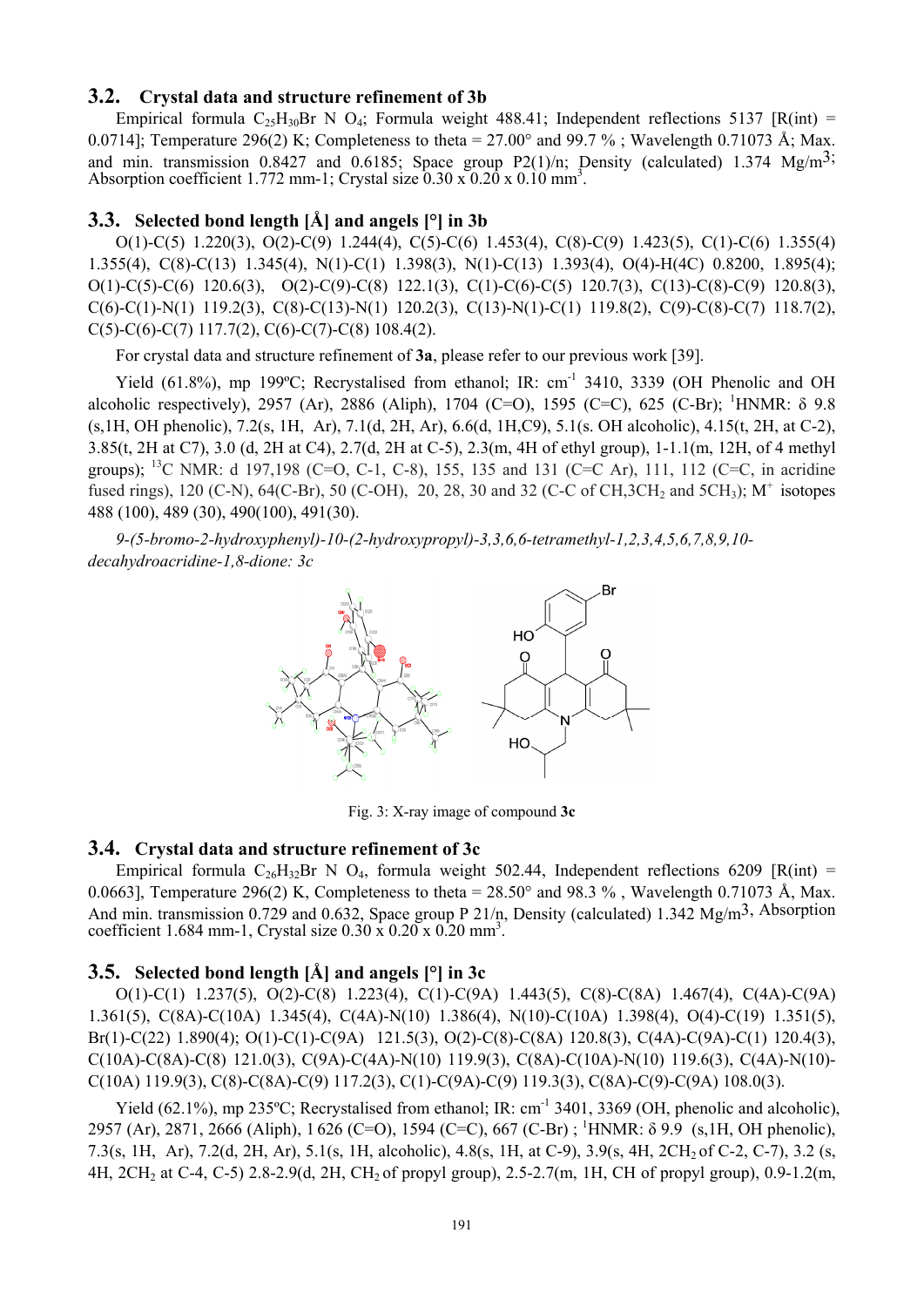15H, 5CH<sub>3</sub>); <sup>13</sup>C NMR: 198 (C=O), 153 and 130 (C=C 62(C-Br), 49 (C-OH), 40,22 and 18 (C-C of CH, 3CH<sub>2</sub> and 5CH<sub>3</sub>); MS m/z (%): M<sup>+</sup> isotopes 502(100), 503(30), 504(100), 505(30).

# **4. Conclusion**

In summary, we use new methodology for synthesis of the new acridine derivatives **3a-c** from simple common chemicals by using the economical technique of three-component condensation reactions to give the product in good to excellent isolated yields, and decreasing the time of formation from 5 hour to 10 minute.

**Supporting Information:** X-ray data of compounds **3b,c** are available if required.

#### **5. Acknowledgment**

The authors are deeply depth to both of the academic organization of higher education in both of the governments in Egypt and Azerbaijan for technical and financial support for this study. Also our warm grateful are for both of X-Ray unit in Baku State University, Swan Sea analyses center in Swan sea, UK for providing us with through analyses. Our acknowledgment is also extended to the Division of Chemistry and Environmental Science, Manchester Metropolitan University, UK, for offering us the most facilities to bring this work to light.

# **6. References**

- [1] Kianmehr E., Ghanbari M., Niri M.N. and Faramarzi R. *J.comb.Chem*., 2010, **12**, 41.
- [2] Orru R.V.A and Greef M. D. *Synthesis*, 2003, **10**, 1471.
- [3] Domling A. and Angew I. U. Chem. Intern. Ed. 2000, **39**, 3168.
- [4] Bienayme H., Hulme C. Oddon G. and Schmitt P. *Chem. Eur. J*., 2000, **6**, 3321.
- [5] Bora U., Saikia A. and Boruah R.C. *Org. Lett*., 2003, **5**, 435.
- [6] Cui S.L., Lin F.X. and Wanj Y. *J. Org. Chem.*, 2005, **70**, 2866.
- [7] Huang Y., Yang F. and Zhu C. *J. Am. Chem. Soc.*, 2005, **127**, 16386.
- [8] Ye P., Sarjent K., Stewart E., Lau J.F., Yohannes D. and Yu L. *J. Org. Chem.,* 2006, **71**, 3137.
- [9] Domling A. *Chem. Rev*., 2006, **106**, 17.
- [10] Bienayme H., Hulme C. H., Oddon G. and Schmitt P. *Chem. Eur. J.,* 2000, **6**, 3321.
- [11] Wang X.S., Li Q., Wu J.R., Yao C.S. and Tu S.J. *J. Heterocyclic Chem.*, 2009, **46**, 1229.
- [12] Weber L., Illgen K. and Almstetter M. *Synlett,* 1999, **5**, 366.
- [13] Armstrong R.W., Combs A. P., Tempest P. A., Brown S. D. and Keating T. A. *Acc. Chem. Res.*, 1996, **29**, 123.
- [14] omling A. D. and *Angew* I. U. *Chem. Int. Ed.,* 2000, **39**, 3168.
- [15] Ramon D.J. and Angew M. Y. *Chem. Int. Ed.,* 2005, **44**, 1602.
- [16] Wang Z., Zhou L., El-Boubou K., Ye X-S., and Huang X. *J. Org. Chem*., 2007, **72**, 6409.
- [17] Heravi M.M., Baghernejad B., Oskooie H.A. and Hekmatshoar R. *Tetrahedron Lett*., 2008, **49**, 6101.
- [18] Willy B. and Mueller T.J. *J. Eur. J. Org. Chem.*, 2008, **24**, 4157.
- [19] Umkehrer M., Kolb J., Burdak C. and Hiller W. Synlett, 2005, **79**, 1.
- [20] El Ashry E. H., Awad L. F., Ibrahim E I., Bdeewy O. Kh. ARKIVOC 2006 , (**ii**). 178.
- [21] Vijjay N.C., Rajesh A.U., Vinod S., Bindu A.R., Sreekanth S.J. and Lakshmi B. *Acc. Chem. Res*., 2003, **63**, 899.
- [22] Albert P. and Scott K.B. *Tetrahedron,* 2006, **63**, 5341.
- [23] Wang X.S., Li Q., Yao C.S. and Tu S.J. *Eur. J. Org. Chem.,* 2008, **20**, 3513.
- [24] Badwa A. and Bur S.K. *Tetrahedron,* 2007, **63**, 5341.
- [25] Nicolaou K.C., Edmonds D.J. and Bulger B.G. *Chem. Int. Ed.,* 2006, **45**, 7134.
- [26] Syamala M.*, Organic Preparations and Procedures International*, 2005, **37**, 103.